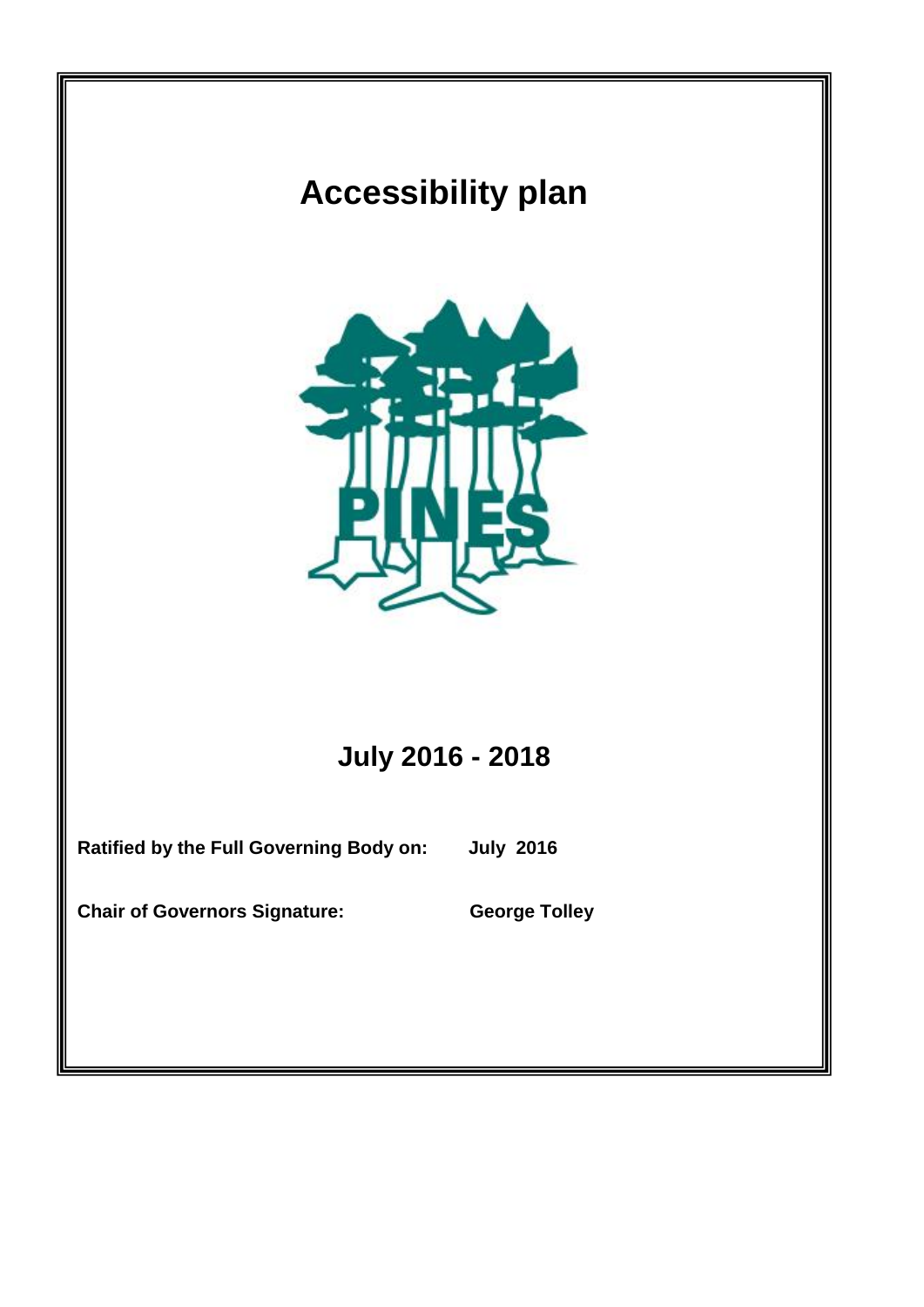## **THE PINES SCHOOL ACCESSIBILITY PLAN January 2016 – December 2018**

## **To promote access to all aspects of school life**

This plan reflects the development of a new school environment in response to increased need for places across the city, within a refurbished building which will give greater space, increased and more appropriate facilities, therefore improved provision for our pupils, all of whom have ASC, and scope to increase the number of pupils and extend the age range of the school to include secondary pupils in KS3 (and eventually KS4 and KS5).The building is due to be completed in August 2016, with Year 7 starting in September 2017

| Objective                                                               | <b>Actions</b>                                                                                                                                                                                                                                                                                                                                                                                                                                                                                                                                                                                                                                                                                                                                                                                                                                                                      | Acc<br>code | Who | Evidence found in                                                                                                                                                                                                                                                                                                                                                                                                                  | Target<br>date                                           | Achie<br>ved |
|-------------------------------------------------------------------------|-------------------------------------------------------------------------------------------------------------------------------------------------------------------------------------------------------------------------------------------------------------------------------------------------------------------------------------------------------------------------------------------------------------------------------------------------------------------------------------------------------------------------------------------------------------------------------------------------------------------------------------------------------------------------------------------------------------------------------------------------------------------------------------------------------------------------------------------------------------------------------------|-------------|-----|------------------------------------------------------------------------------------------------------------------------------------------------------------------------------------------------------------------------------------------------------------------------------------------------------------------------------------------------------------------------------------------------------------------------------------|----------------------------------------------------------|--------------|
| <b>The</b><br>curriculum is<br>fully<br>accessible to<br>all our pupils | Develop the new national curriculum to meet the<br>varied needs of all pupils, including secondary<br>students over time<br>Enhance the use of visual communication<br>$\bullet$<br>strategies throughout the school environment to<br>support the development of communication skills<br>and good learning behaviours<br>Further develop sensory approaches to encourage<br>self-regulation and increase focused learning time<br>through accessing enhanced sensory provision<br>Pupil profiles are developed to ensure the<br>provision of tailored support for learning and<br>communication, developing positive behaviours<br>and maximise progress<br>The needs of gifted and talented pupils continue to<br>be recognised and met<br>Recruit, induct and develop new staff to meet the<br>broad and growing needs of our pupils through<br>outstanding teaching and support |             |     | Curriculum plans which<br>meet the needs of all<br>learners<br>Symbol support throughout<br>the school environment<br>Pupils are calm and able to<br>access learning through use<br>of self-regulation<br>IPPs are relevant and profile<br>shows progress across all<br>areas<br>More able pupils are<br>stretched to achieve their<br>potential<br>Pupils make good and<br>above progress as a result<br>of outstanding teaching. | <b>July 2017</b><br><b>July 2016</b><br><b>July 2017</b> |              |